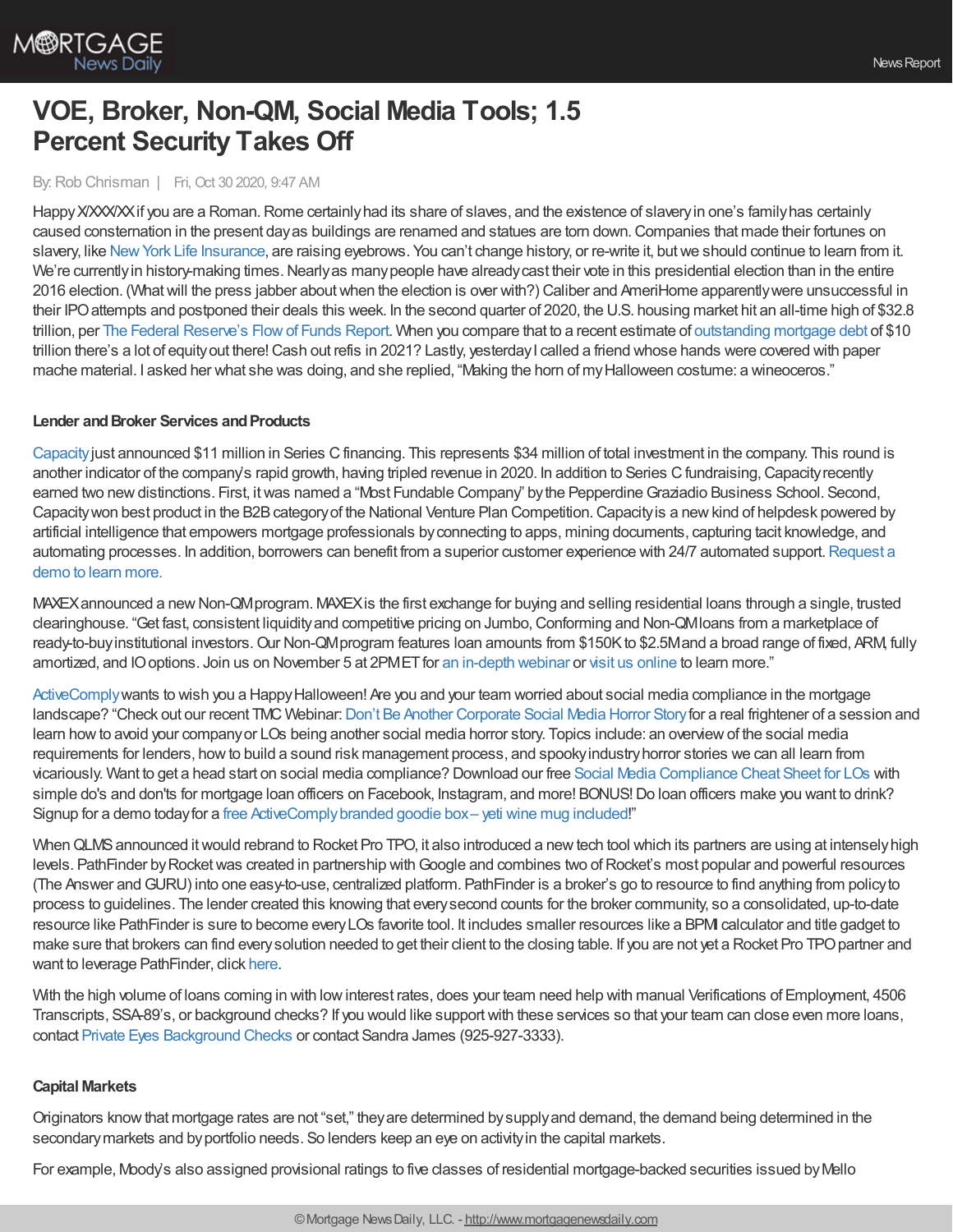Warehouse Securitization Trust 2020-1. The ratings range from (P)Aaa (sf) to (P)Ba1 (sf). The securities are backed by a revolving pool of newlyoriginated first-lien, fixed rate and adjustable rate, residential mortgage loans which are eligible for purchase byFannie Mae, Freddie Mac or in accordance with the criteria of Ginnie Mae for the guarantee of securities backed by mortgage loans to be pooled in connection with the issuance of Ginnie Mae securities. The pool may also include FHA Streamline mortgage loans or VA-IRRR mortgage Loans, which mayhave limited valuation and documentation. The collateral pool balance is \$300,000,000. Pricing for the deal is as follows.Class Ais \$214.5 million, representing 71.5%of assets and 28.50%of subordination.Class Bis \$26.25 million, representing 8.75%of assets and 19.75%of subordination.Class Cis \$17.25 million, representing 5.75%of assets and 14.0%of subordination.Class Dis \$7.5 million, representing 2.5% of assets and 11.5% of subordination. Finally, Class E is \$11.25 million, representing 3.75% of assets and 7.75% of subordination.

As noted yesterday, the NYFed will buy 1.5% 30-year securities. Here's why the coupon of the mortgage-backed securities (MBS) into which loans go matters. With the Fed buying/opening up a new coupon, acceptance and liquidity increase and helps prices, which in turn fosters lower rates. The mortgages that fit into the 1.5% security are likely to be 2% and higher, due to both the cost of servicing (roughly 25 bps) and the [guarantee](https://www.fhfa.gov/PolicyProgramsResearch/Policy/Pages/Guarantee-Fees-History.aspx) fee ("gfee" roughly 50 bps) charged to securitize the mortgage. It changes every day, depending on pricing and buyup and buydown grids, but 2.5%and 2.625%30-year mortgages are currentlyheading into **1.5 percent MBSwhichinturnare pricedslightly above par (100) andare now beingpurchasedbythe Fedeveryweek.**

Looking at interest rate-moving news, yesterday we learned that U.S. GDP increased by 33.1% in the third quarter, beating estimates for economic activityas businesses reopened and robust consumer activitypost-lockdown helped the economyoff its worst-ever reading of - 31.4%in the second quarter.Unfortunately, the report is backward looking, and it's set to be a temporarysurge in growth for the U.S. economy, especiallyif coronavirus cases continue to accelerate into the winter months and extended deadlock over further stimulus in Washington (where ordinary Americans are the real losers) weigh on activity. Economists project growth in the fourth quarter at 3% to 6% despite the holiday season historically being known for increased retail sales. The economy forecast to stay smaller than its pre-crisis size for a couple of years.

Other reports yesterdayhighlighted an (temporarily?) improving job market,with initial claims decreasing more than expected to its lowest level since March, though still terribly high. Continuing claims declined by over 700k to 7.76 million. Nearly 11 million fewer Americans are on payrolls than there were in February.October's numbers are due next Friday.Despite the report being far from normal, a swath of recent positive economic metrics, in addition to the gradual healing in the labor market, point to a slowand steadyrecovery.**Certainparts of the economy are recovering faster than others**, with retail sales and the manufacturing sector both prospering from renewed demand.

On the flipside,U.S. pending home sales unexpectedlydeclined in September for the first time since April. **Low supplyandhighprices seemtobe the culprits inspite ofrecord-low interestrates.** Speaking ofwhich, Freddie Mac's PrimaryMortgage Market Surveyfor the week ending October 28 showed mortgage rates holding at or near their surveylows. Separately, Black Knight reported the number of mortgages in active forbearance rose by 31k (1%) over the last week. Forbearance plan starts are up 15% in October compared to the month prior, with the rise driven by borrowers reactivating previously expired plans. All of this nudged rates higher.

Today's economic calendar is alreadyoffwithQ3 employment costs (+.5%, as expected), September personal income and spending (+.9% and +1.4%, both strong), and the Core PCE Price Index (stays at .4%, less than the Fed's desired 2%). Later this morning brings Chicago PMI and the final October Michigan Consumer Sentiment Survey.Desk MBSpurchases todaytotal **\$4.2 billon, the smallest onthe new** schedule. We begin the day with Agency MBS prices better/up a few ticks and the 10-year yielding .82 after closing yesterday at 0.84 percent.

# **Employment**

Union Home [Mortgage](http://www.uhwholesale.com/) has reached over \$1 billion funded in 3rd partyoriginated loans. The wayit is worded it sounds like UHMjust funded \$1 billion in total. To fuel its year-over-year growth,Union Home Mortgage Corp. is activelyseeking experienced Account Executives nationwide, with a focus of AZ, NM, TX markets. With an emphasis on expansion and responsible lending, President & CEO Bill Cosgrove is "committed to be ALL IN to grow UHMs broker and non-delegated space on a national level." Union Home Mortgage supports both NDC and Wholesale Business Partners.No matter where you are in your career, you'll receive world-class on-boarding and ongoing support as you build your business. From high-level coaching to fireside chats with leadership, you're set up for success from the verybeginning. Readyto join a customer-centric organization dedicated to providing world-class service at competitive prices? Contact Jim Wickham, VP-Third PartyOrigination (248.318.8553).

Sun West Mortgage Company, [\[NMLS3277\]](https://www.swmc.com/disclaimer.php) a leading full-service national mortgage lender, is excited to announce the expansion of its west coast operations. Garrett Melahn recently joined Sun West Mortgage Company, Inc. as Regional Manager for the West Coast Division of Sun West.Garrett has been able to growhis team byfocusing on strategic planning, building operational systems, and having excellent relationship management skills. With more than 15 years of experience in the mortgage industry, Melahn has extensive knowledge of all